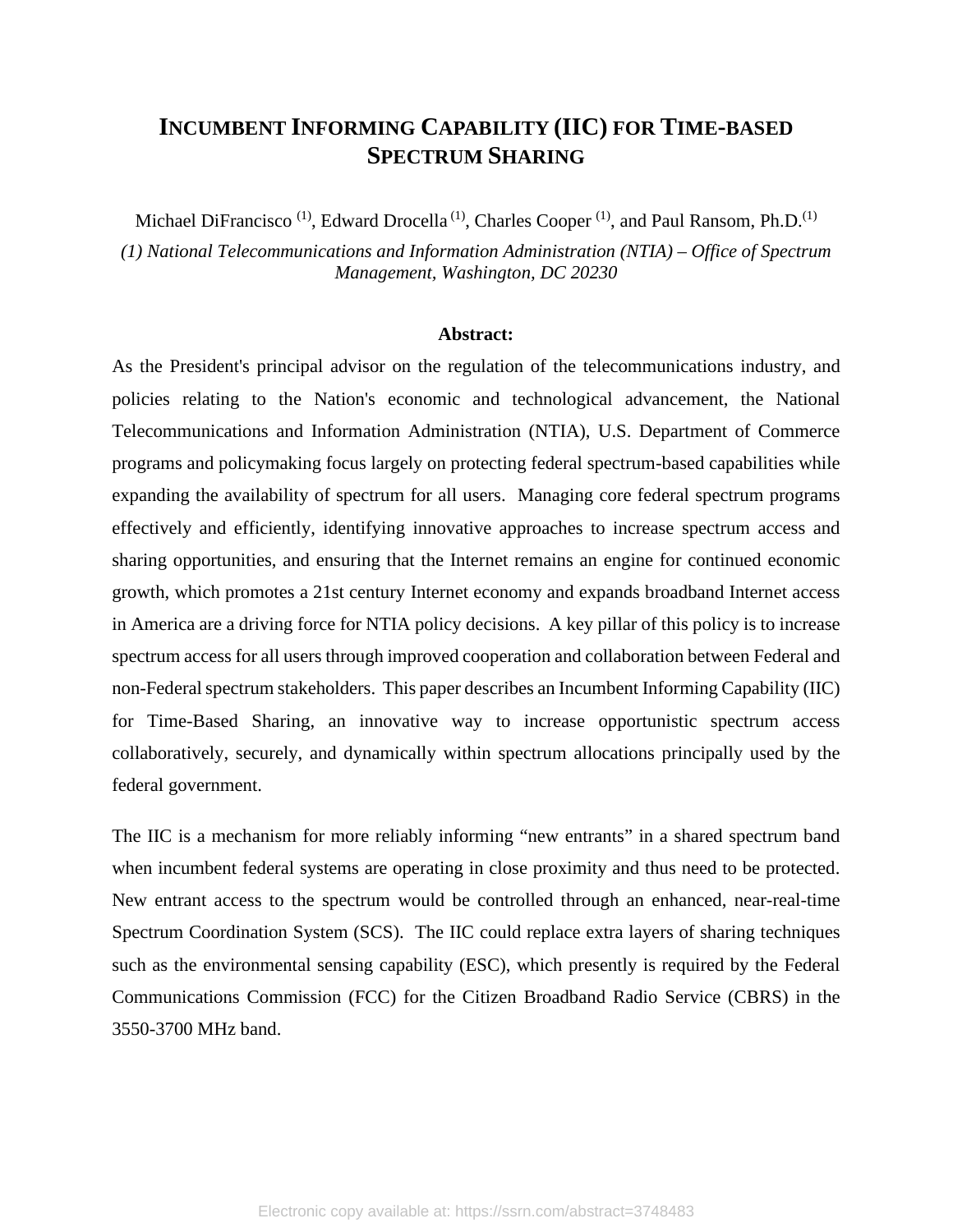IIC has several potential benefits including support for mid-band spectrum sharing, reduced dependence on environmental sensing, more secure and reliable operations, and improved incumbent control of real-time spectrum usage information. Mid-band spectrum (between 1 GHz and [1](#page-1-0)0 GHz)<sup>1</sup> is valuable for broadband mobile wireless (*e.g.*, 5G) communications because of its favorable propagation characteristics combined with potential for large individual channel bandwidth.

This paper describes the concept for the IIC solution including operational needs and proposed business processes. It outlines how the IIC could be employed to enable spectrum sharing in the CBRS 3550-3650 MHz band with potential for application to other bands in the future. Successful implementation of IIC will require interdisciplinary collaboration across institutions to apply AI/machine learning, secure distributed processing and data storage, and automated aggregate interference analysis. We expect the capability to evolve over time toward a dynamic spectrum sharing paradigm in selected bands where "everyone informs", building on work demonstrated in the DARPA Spectrum Collaboration Challenge (SC2) that can more fully optimize the use of spectrum. The work is relevant to US global leadership in 5G and beyond, inspiring innovation and further research into advanced dynamic spectrum sharing.

<span id="page-1-0"></span><sup>1</sup> Dept. of Commerce and NTIA, *Second Annual Report on the Status of Spectrum Repurposing*, at 1 (Sept. 2020).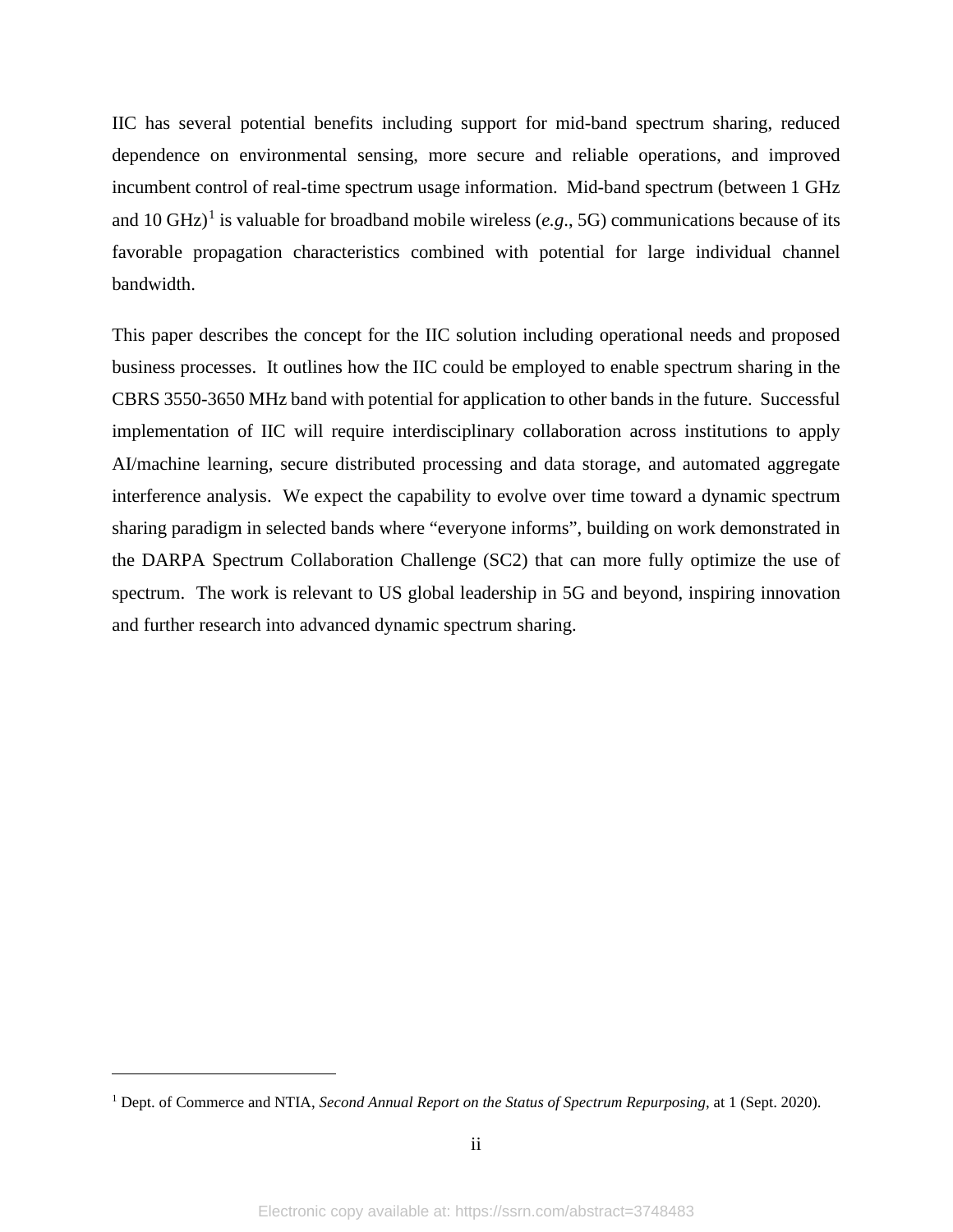| <b>Table of Contents</b> |       |  |  |
|--------------------------|-------|--|--|
| 1.                       |       |  |  |
| 2.                       |       |  |  |
| 3.                       |       |  |  |
| 4.                       |       |  |  |
| 4.1                      |       |  |  |
|                          | 4.1.1 |  |  |
|                          | 4.1.2 |  |  |
|                          | 4.1.3 |  |  |
|                          | 4.1.4 |  |  |
|                          | 4.1.5 |  |  |
|                          | 4.1.6 |  |  |
|                          | 4.1.7 |  |  |
| 4.2                      |       |  |  |
|                          | 4.2.1 |  |  |
|                          | 4.2.2 |  |  |
|                          | 4.2.3 |  |  |
|                          | 4.2.4 |  |  |
| 5.                       |       |  |  |
| 6.                       |       |  |  |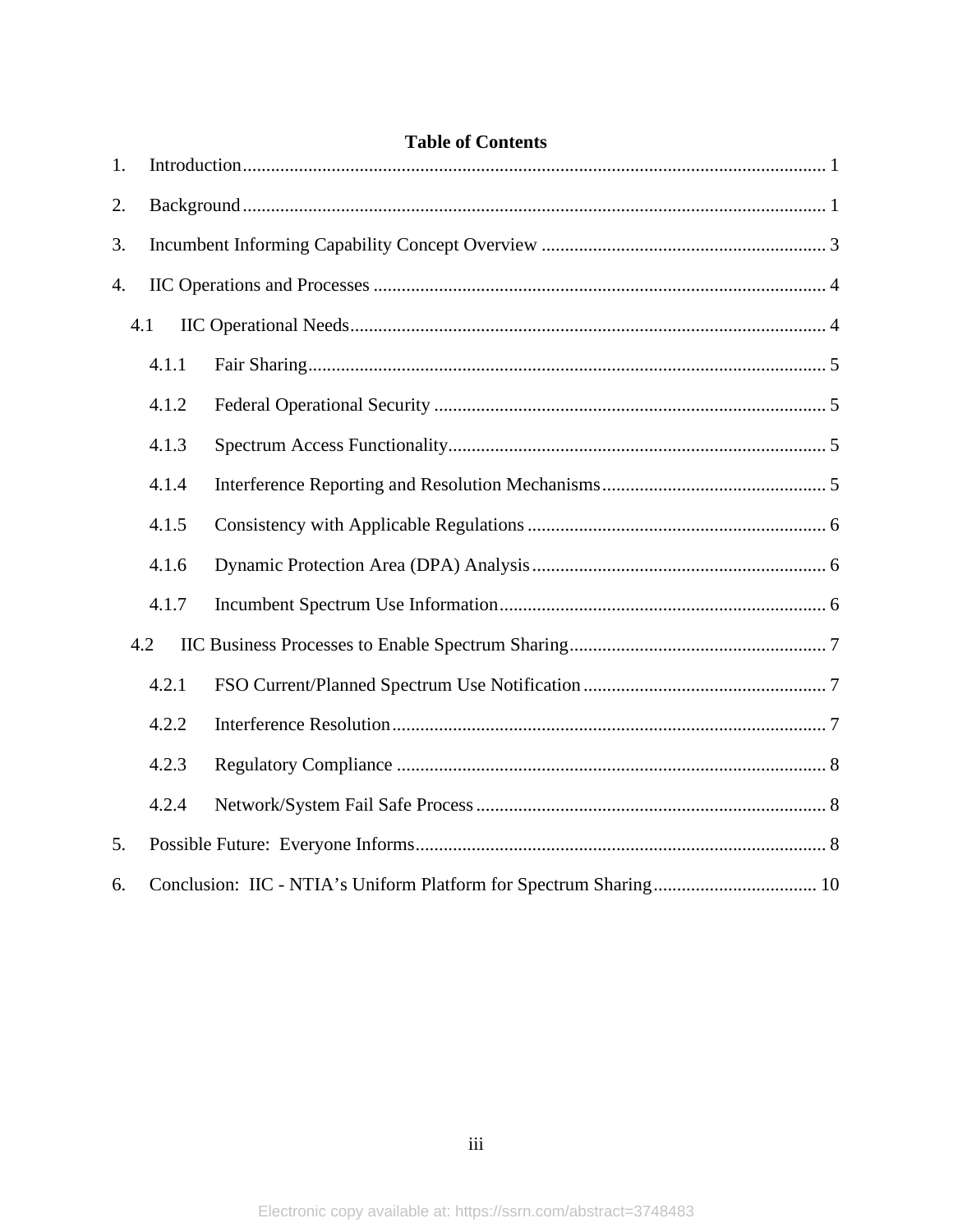# <span id="page-3-0"></span>**1. Introduction**

Given the demand for commercial wireless services and the amount of spectrum used by federal agencies, wireless carriers often inquire about how much spectrum agencies need, locations where the spectrum used, and the times when spectrum might be available for commercial access. But how do you answer those questions reliably and rapidly? The simplest solution may be to have the agencies provide the data themselves, through a real-time, secure, and automated database. That's the core proposal of a new dynamic spectrum-sharing concept that the National Telecommunications and Information Administration (NTIA) is pioneering with the Department of Defense (DOD).

Dubbed Incumbent Informing Capability (IIC), the concept is a time- and location-based sharing approach that would enable DOD and other federal spectrum users to submit information, reliably and securely, about when and where they would be employing certain frequencies. This information then would be fed into a spectrum coordinating system (SCS) to temporarily modify the operations of the other lower priority users sharing the impacted bands.<sup>[2](#page-3-2)</sup> The goal is to enable more efficient, secure, and reliable spectrum sharing between 5G networks and the incumbent federal radars and could be scaled to other spectrum bands.

# <span id="page-3-1"></span>**2. Background**

NTIA's Spectrum Management program, managed through its Office of Spectrum Management (OSM), ensures that electromagnetic spectrum is used efficiently and effectively to enable Federal agencies to perform their missions, while supporting the commercial sector's development of next generation wireless services and encouraging American leadership in commerce. OSM carries out the President's authority to assign spectrum resources to radio stations belonging to and operated by the United States.<sup>[3](#page-3-3)</sup> The federal agencies rely on the radio spectrum to execute numerous congressionally mandated missions, ranging from national defense, homeland security, and law enforcement to ensuring aeronautical and marine safety, conducting space travel, scientific research, and accurately predicting the weather. The agencies could not provide these vital

<span id="page-3-2"></span><sup>&</sup>lt;sup>2</sup> The SAS is currently defined pursuant to Part 96.53 of the FCC Rules and provides information to operators on the permissible channels or frequencies at their location and radiated power levels, among other requirements.

<span id="page-3-3"></span><sup>3</sup> *See* 47 U.S.C. §305(a); 47 C.F.R. §300.1.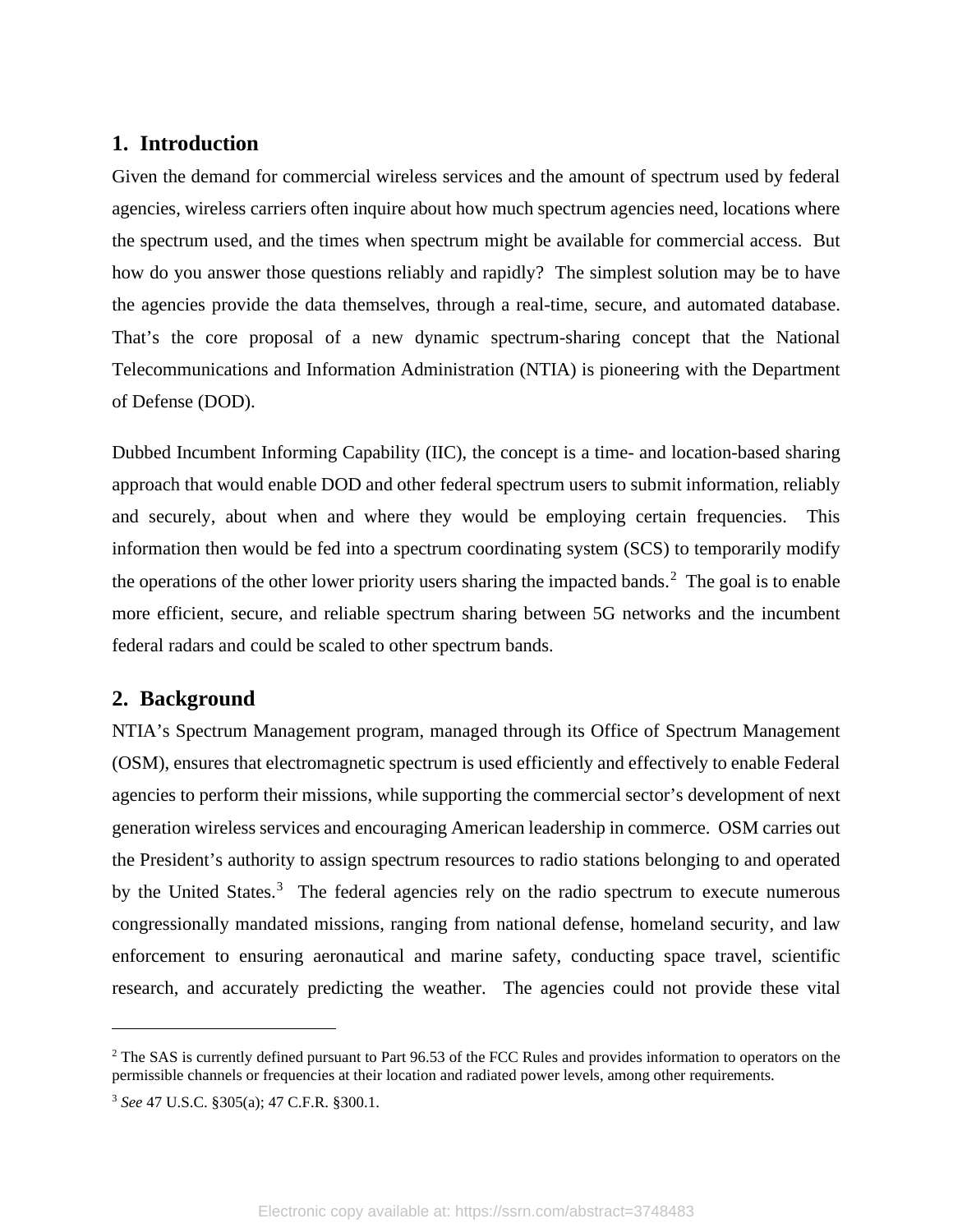government services without radio frequency assignments, which OSM is responsible for managing.

OSM, in coordination with our co-regulator - the FCC, has the additional responsibility to increase spectrum access for licensed and unlicensed commercial use in accordance with the Spectrum Pipeline Act of  $2015<sup>4</sup>$  $2015<sup>4</sup>$  $2015<sup>4</sup>$  and the MOBILE NOW Act of  $2018<sup>5</sup>$  $2018<sup>5</sup>$  $2018<sup>5</sup>$  while furthering U.S. leadership and economic growth driven by advancements in associated technologies. OSM works closely with the FCC to coordinate spectrum use, identify and reallocate both federal and non-federal spectrum bands to accommodate commercial wireless services, update spectrum-related telecommunications policies, and develop long-range spectrum management plans. To execute these responsibilities, NTIA depends on significant collaboration with pertinent Federal agencies and key private-sector stakeholders.

The concept of sharing spectrum in this fashion is not novel. It is already practiced by the 3 GHz Citizens Broadband Radio Service (CBRS), the TV White Spaces Database, Dynamic Frequency Selection (DFS) in the 5 GHz UNI Bands and the recently authorized Automatic Frequency Control (AFC) in the 6 GHz band. The CBRS and DFS rely on sensing whereas the TV White Spaces and AFC rely upon database access of known incumbent services. Each of these spectrum sharing techniques is adapted to and optimized for a specific band. As long ago as 1998, the NTIA was supportive of sharing, as it stated in a seminal report:

"A trend toward sharing of federal and nonfederal bands is evident. Parochial interests will be overtaken by technological advances and it will no longer be practical or cost effective to sustain an exclusive allocation, except in situations involving safety and national security. Thus, planning must be open to technological advances and the associated progression leading to increased sharing of frequency bands between two sectors."<sup>[6](#page-4-2)</sup>

<span id="page-4-0"></span><sup>4</sup> *See* Middle Class Tax Relief and Job Creation Act of 2012, Pub. L. No. 112-96, Title VI, Subtitle G, 126 Stat. 245- 55 (Feb. 22, 2012); Spectrum Pipeline Act of 2015, Pub. L. No. 114-74, Title X, 129 Stat. 621-24 (Nov. 2, 2015).

<span id="page-4-1"></span><sup>5</sup> MOBILE NOW Act § 603. It additionally precluded the already identified frequencies of 1695-1710 MHz, 1755- 1780 MHz, 2155-2180 MHz, and 3550-3700 MHz from satisfying the 255 megahertz requirement. *Id.*

<span id="page-4-2"></span><sup>6</sup> *See* NTIA SP 91-23, "U.S. Spectrum Management Policy: Agenda for the Future" (Sept. 3, 1998).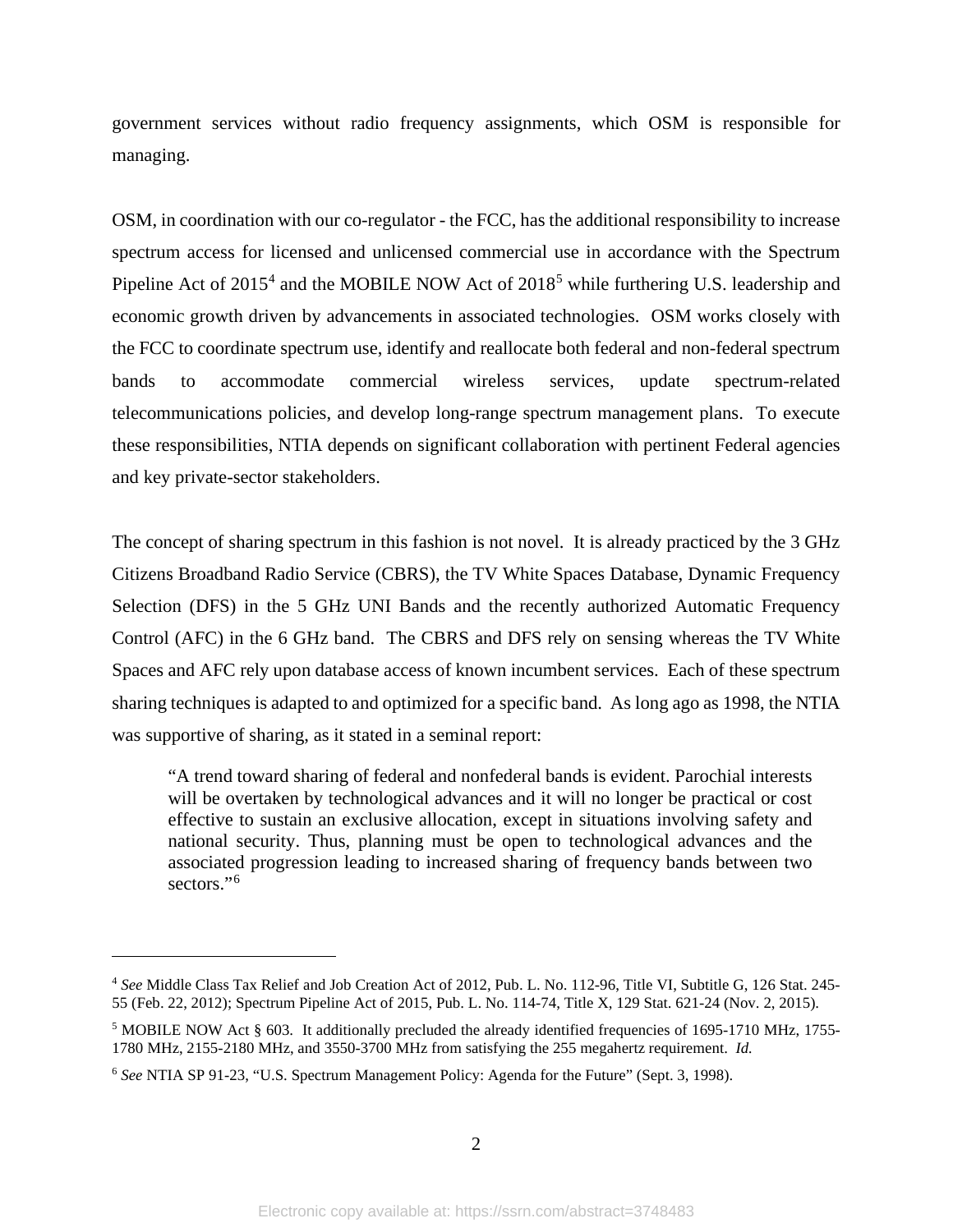With the OSM Vision Statement of "anytime anywhere access to spectrum for all users", the organization fulfills this vision statement with 3 priorities:

- Implement methods and technology to support an enduring process for spectrum access.
- Automate spectrum management processes to increase security, transparency, and access to accurate and authoritative data (i.e., modernization).
- Pursue spectrum management workforce development initiatives (e.g., selection, training, classification, recognition, and retention).

# <span id="page-5-0"></span>**3. Incumbent Informing Capability Concept Overview**

This IIC concept further achieves the priority of creating an enduring process for spectrum access. Even though NTIA is required by law to prioritize exclusive use when feasible,<sup>[7](#page-5-1)</sup> sharing may be used instead when relocation of federal systems would take too long or cost too much. In addition, because spectrum is a limited resource and everyone's spectrum access requirements are increasing, relying exclusively on system relocation is not sustainable. Spectrum sharing is a necessary tool to meet repurposing goals and to ensure all users have sufficient spectrum access.

**IIC** 

SCS Interface

Interference

Dynamic Protect

**Management Services** 

· Regulatory Compliance

(Impact Level Designated Data)

SCS

**Authorize Access** 

· Confirm Cessation

of Frequency Use

Grants

**Through Frequency** 

CSO

• New Entrants

· Potentially Provide

Spectrum Use

Information

**Incumbent Informing** 

**Capability Concept** 

· Secondary Priority Users



<span id="page-5-2"></span>

<span id="page-5-1"></span><sup>&</sup>lt;sup>7</sup> 47 U.S.C. §923(j)(1) provides: "Relocation prioritized over sharing. In general. In evaluating a band of frequencies for possible reallocation for exclusive non-Federal use or shared use, the NTIA shall give priority to options involving reallocation of the band for exclusive non-Federal use and shall choose options involving shared use only when it determines, in consultation with the Director of the Office of Management and Budget, that relocation of a Federal entity from the band is not feasible because of technical or cost constraints."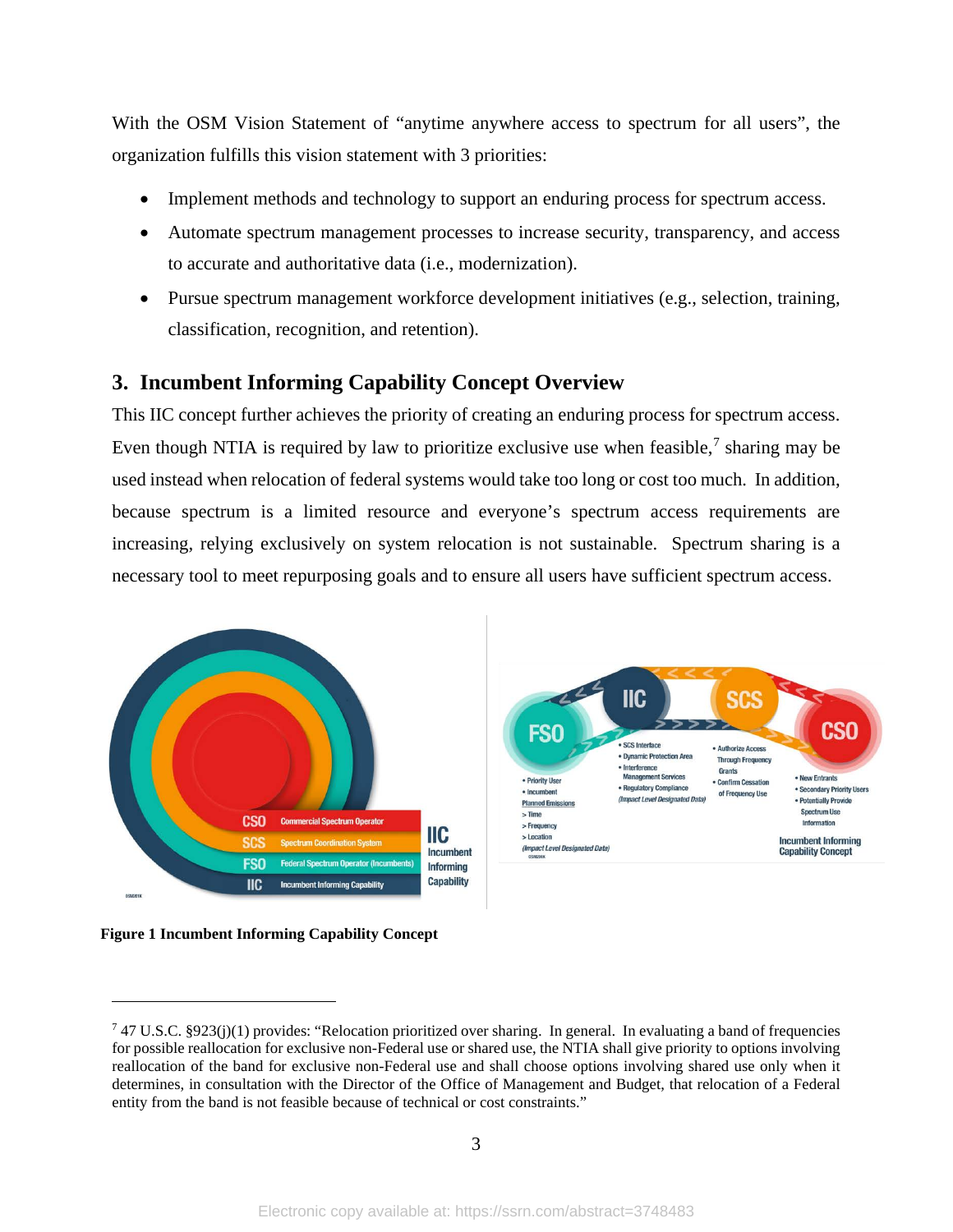The IIC is a mechanism for more reliably and securely managing interference between "incumbent" federal users and "new entrant" commercial operators sharing spectrum in a given band. The approach leverages the fact that, in some instances, federal use of spectrum is episodic and potentially amenable to scheduling. Federal users would provide data on when they actually would use the spectrum – perhaps even just before using the spectrum. That data would be used to grant access to nearby commercial users when permissible to use that shared spectrum. This is an innovative spectrum management mechanism, and it could become a critical linchpin for NTIA's federal spectrum management.

The IIC will use a multi-phased development approach to enable a federally operated automated spectrum sharing mechanism to enhance spectrum sharing among federal incumbents and new non-federal operators (and theoretically provides the technology to enable sharing with new federal users in certain bands). Ultimately, the IIC could be expanded to any number of federal bands where scheduling is appropriate. The concept is illustrated in [Figure 1.](#page-5-2) IIC information consists of four primary components depicted in [Figure 1:](#page-5-2)

- The Federal Spectrum Operator (FSO) refers to the protected incumbent with priority access and whose operations are intermittent.
- The IIC is the mechanism responsible for informing the Spectrum Coordination System (SCS) component of imminent incumbent operations.
- The SCS is the component responsible for managing the Commercial Spectrum Operator's access to the shared spectrum. (For the CBRS band this may be the existing Spectrum Access Systems (SAS).)
- The Commercial Spectrum Operator (CSO) component refers to the new entrant (nonfederal) secondary user.

### <span id="page-6-0"></span>**4. IIC Operations and Processes**

### <span id="page-6-1"></span>**4.1 IIC Operational Needs**

A foundational principal for the IIC is that federal incumbent users require unencumbered, primary access to spectrum to test, train, and operate to achieve their missions. To accomplish this, NTIA, in collaboration with the DoD, is identifying operational needs as a foundational principal for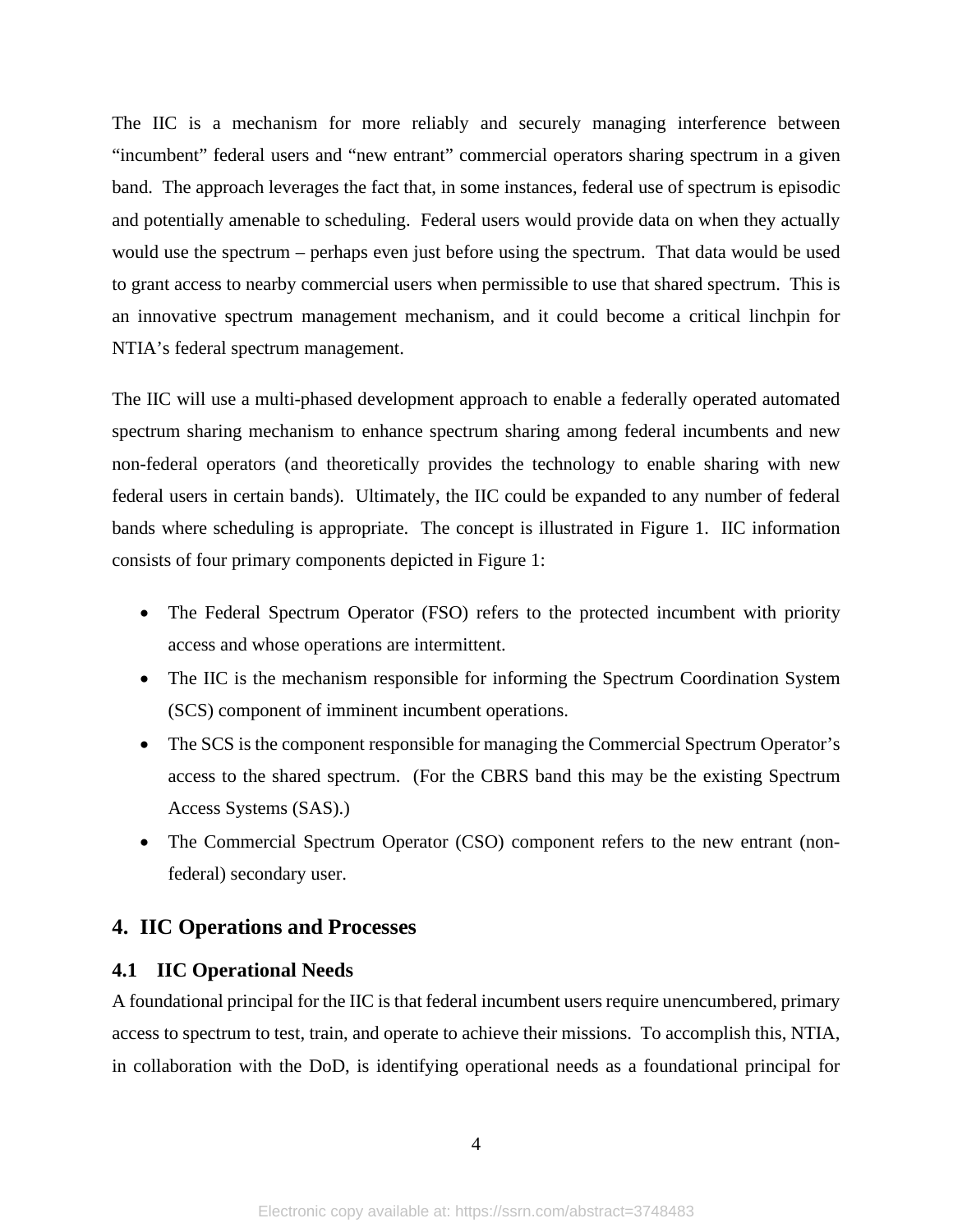enabling the IIC concept. These operational needs provide guidance as we design the IIC, and we expect these needs will evolve and grow as the IIC is developed.

#### <span id="page-7-0"></span>**4.1.1 Federal Operational Security**

The IIC must maintain Federal operational security while providing data for the commercial users. This explains why IIC should be a federalized system. Sensitive federal incumbent information (i.e., operating time, frequency, location, etc.) must be protected at interfaces where access is available to commercial systems and users. To support this operational need, new security classification guidance may need to be established, identified, or updated to address IIC data handling. The appropriate network classification to house IIC and the methodologies for interfacing with the SCS and ultimately non-federal users will need to be identified.

#### <span id="page-7-1"></span>**4.1.2 Spectrum Access Functionality**

The spectrum access function of the IIC concept is known as the Spectrum Coordination System (SCS), and its function is to authorize new entrant, secondary access to the spectrum on a timeselective basis. NTIA anticipates cooperating with the FCC on determining how the SCS will be operated. When an SCS receives notification from the IIC that a particular area (specifically, a "Dynamic Protection Area" or "DPA") needs protection on certain frequencies, the SCS activates that DPA on those frequencies to protect federal systems from interference. Additionally, the SCS and IIC need a mutual level of operational timescale (*e.g*., if the IIC provides data on a second-bysecond timescale, the SCS should be equivalently responsive). We anticipate that over time more automation will be introduced which will lead to shorter timescales.

#### <span id="page-7-2"></span>**4.1.3 Interference Reporting and Resolution Mechanisms**

A robust design of the IIC must take account of the possibility that harmful interference may arise under certain circumstances; the IIC must provide a mechanism for reporting and resolving interference in a timely manner. To that end, the IIC will employ data analytic tools and an accessible dashboard that will foster transparency on interference issues. This can require coordination with the Federal Communication Commission's Enforcement Bureau. Interference resolution timelines are to be determined; however, we reasonably expect the interference resolution period to decrease as more automation is introduced into the system, leading to the potential for near real-time interference resolution, especially in simple cases.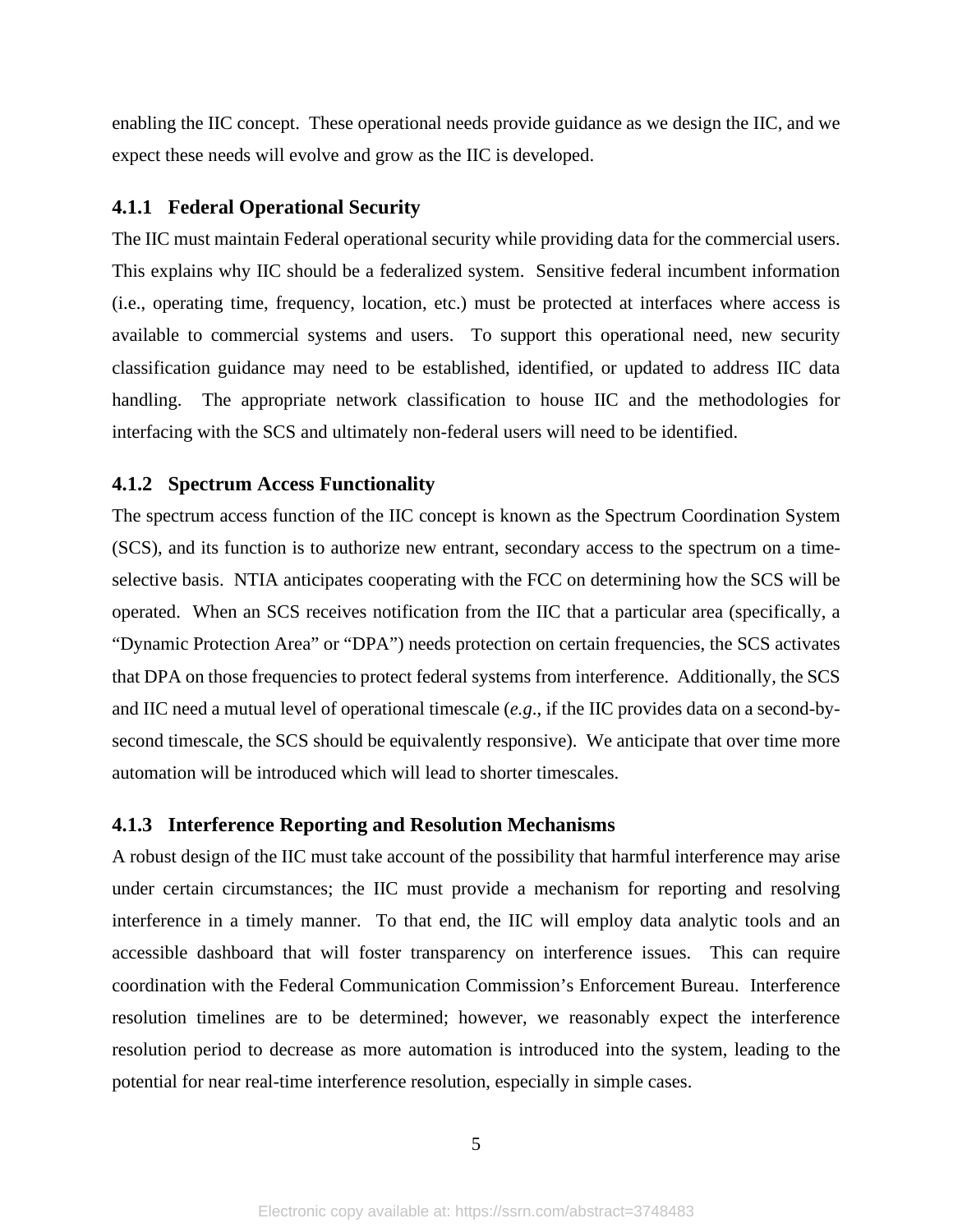#### <span id="page-8-0"></span>**4.1.4 Consistency with Applicable Regulations**

FCC and NTIA regulations should be incorporated into IIC operations. More importantly, regulations must be synchronized with the capabilities as the IIC and SCS technologies evolve over time (i.e., FCC and NTIA regulations must facilitate, not impede, technological maturation over time). Fundamentally, automation of the business processes of the regulations is an objective need over time.

## <span id="page-8-1"></span>**4.1.5 Dynamic Protection Area (DPA) Analysis**

The IIC should provide Dynamic Protection Area (DPA) analysis, definition, and control. A DPA is defined as a geographic area where nearby commercial operators may be instructed by an SCS to modify their emissions to protect nearby incumbent operators.<sup>[8](#page-8-3)</sup> An activated DPA must be protected from harmful interference from commercial operations.<sup>[9](#page-8-4)</sup> DPA engineering models and algorithms will be developed and implemented as part of IIC. Further research into the engineering model development is critical, including how harmful interference is calculated, and the suitability of propagation models. Additionally, further study is required to determine how DPAs are treated from a regulatory perspective. Federal missions and spectrum usage are not static and the DPAs must evolve to accommodate new federal operations and the regulations for bands implementing IIC must address this requirement.

## <span id="page-8-2"></span>**4.1.6 Incumbent Spectrum Use Information**

The IIC must provide secure and reliable information about current and past federal incumbent users. The IIC will archive spectrum use data and be capable of providing authoritative data regarding past Federal incumbent use. Accurate projections of future use will require information from the federal agencies about their planned use as well as planned system upgrades and new spectrum dependent missions. The IIC can also archive information about commercial spectrum demand, based on spectrum access granted.

<span id="page-8-3"></span><sup>&</sup>lt;sup>8</sup> See Letter from Paige Atkins, Assoc. Administrator, OSM, NTIA, to Julius Knapp, Chief, OET, FCC and Don Stockdale. Chief. WTB, FCC (May 17, 2018), Stockdale, Chief, WTB, FCC (May 17, 2018), [https://www.ntia.doc.gov/files/ntia/publications/ntia\\_3.5\\_ghz\\_band\\_dpa\\_letter\\_-\\_gn\\_dkt\\_no.\\_17-258-](https://www.ntia.doc.gov/files/ntia/publications/ntia_3.5_ghz_band_dpa_letter_-_gn_dkt_no._17-258-05172018.pdf) [05172018.pdf.](https://www.ntia.doc.gov/files/ntia/publications/ntia_3.5_ghz_band_dpa_letter_-_gn_dkt_no._17-258-05172018.pdf)

<span id="page-8-4"></span><sup>&</sup>lt;sup>9</sup> A detailed description of how DPAs are protected in the CBRS band is provided in Wireless Innovation Forum *Requirements for Commercial Operation in the U.S. 3550-3700 MHz Citizens Broadband Radio Service Band*  Document WINNF-TS-0112 Version V1.9.1 (March 11, 2020).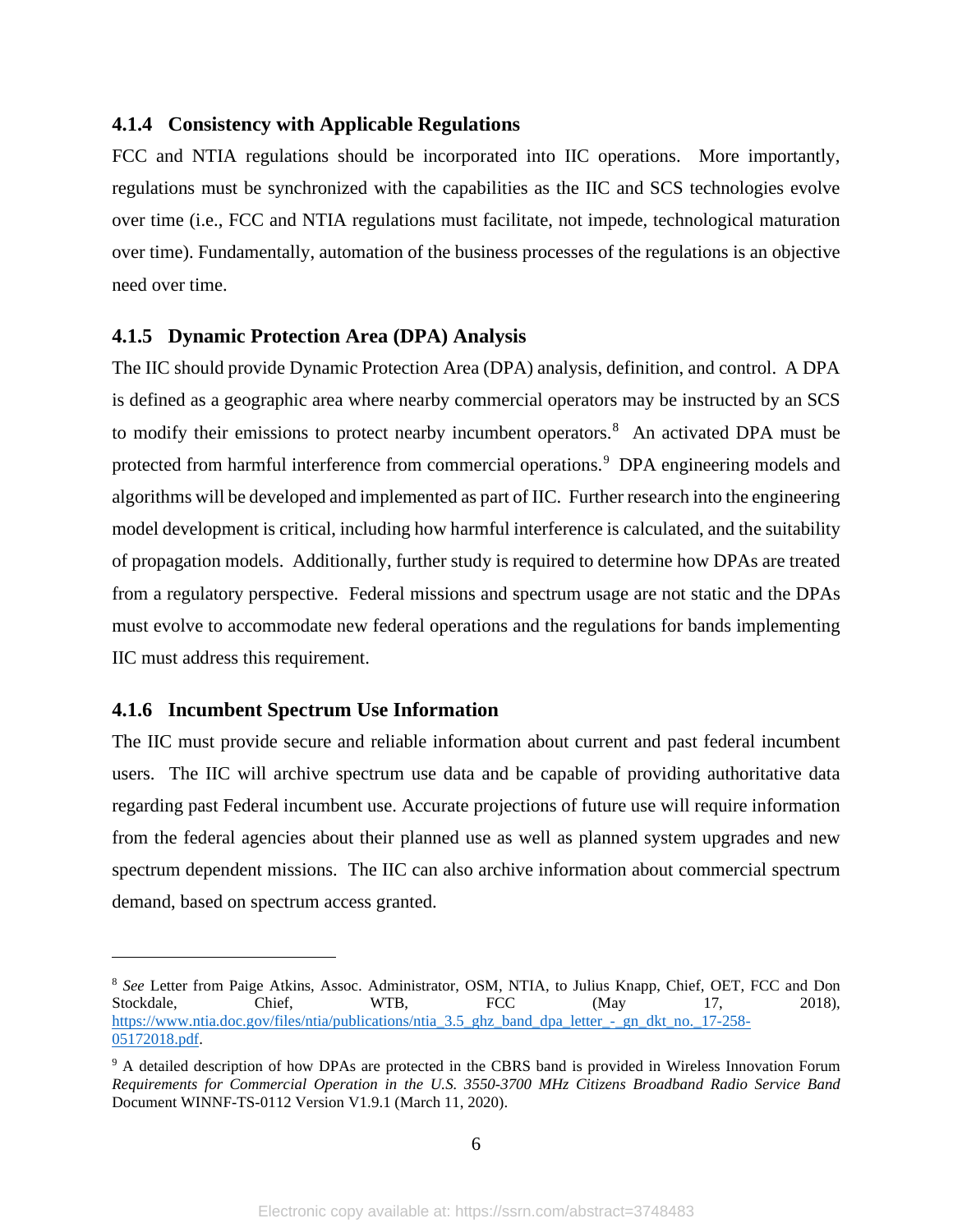#### <span id="page-9-0"></span>**4.2 IIC Business Processes to Enable Spectrum Sharing**

To properly govern interactions between IIC administrators, operators, and users, a system of business processes must be established to ensure efficient operation, system/network security, adherence to regulatory rules, and appropriate tracking and documentation of IIC operations. Part of the initial IIC development will focus on creating these business processes to support the IIC concept. The Incumbent Informing Capability requires business processes for administering the IIC such that Federal Spectrum Operators (FSO), SCS administrators and Commercial Spectrum Operators (CSO) can share spectrum efficiently. We recognize that the business process needed to enable spectrum sharing are subject to change given the early stage of IIC development and the likely differing spectrum management requirements for specific bands. We also recognize that IIC will need to be housed on a secure network and protocols and mechanisms for exchanging information with commercial SCSs will need to be determined to meet all information security and handling requirements. Accordingly, the following IIC business processes – Use Notification, Interference Resolution, Regulatory Compliance, and Network Fail Safe – represent those currently identified and may not be the entirety of what ultimately is required.

## <span id="page-9-1"></span>**4.2.1 FSO Current/Planned Spectrum Use Notification**

The IIC concept depends on FSOs notifying the IIC of the current and/or planned frequency occupancy information. The mechanism for providing this information can be a system requiring human to device/system interaction or an automated notification without a human in the loop. For example, an incumbent transmitter may send an automated secure message to the IIC when it becomes operational in lieu of providing earlier scheduling information. The specific format for spectrum use notification and mechanism for transfer is to be determined but the information format developed under the DARPA Spectrum Collaboration Challenge (SC2) program is one candidate format.

## <span id="page-9-2"></span>**4.2.2 Interference Resolution**

It is important to establish an IIC business process to resolve interference in real time (*i.e*., while the incumbent operations are underway) to prevent impacts to vital federal operations. The process must establish a mechanism for contacting the non-incumbent users and providing sufficient information regarding the harmful interference for the non-incumbent to immediately identify the potential source and remedy the interference. Necessarily, part of the business process for IIC will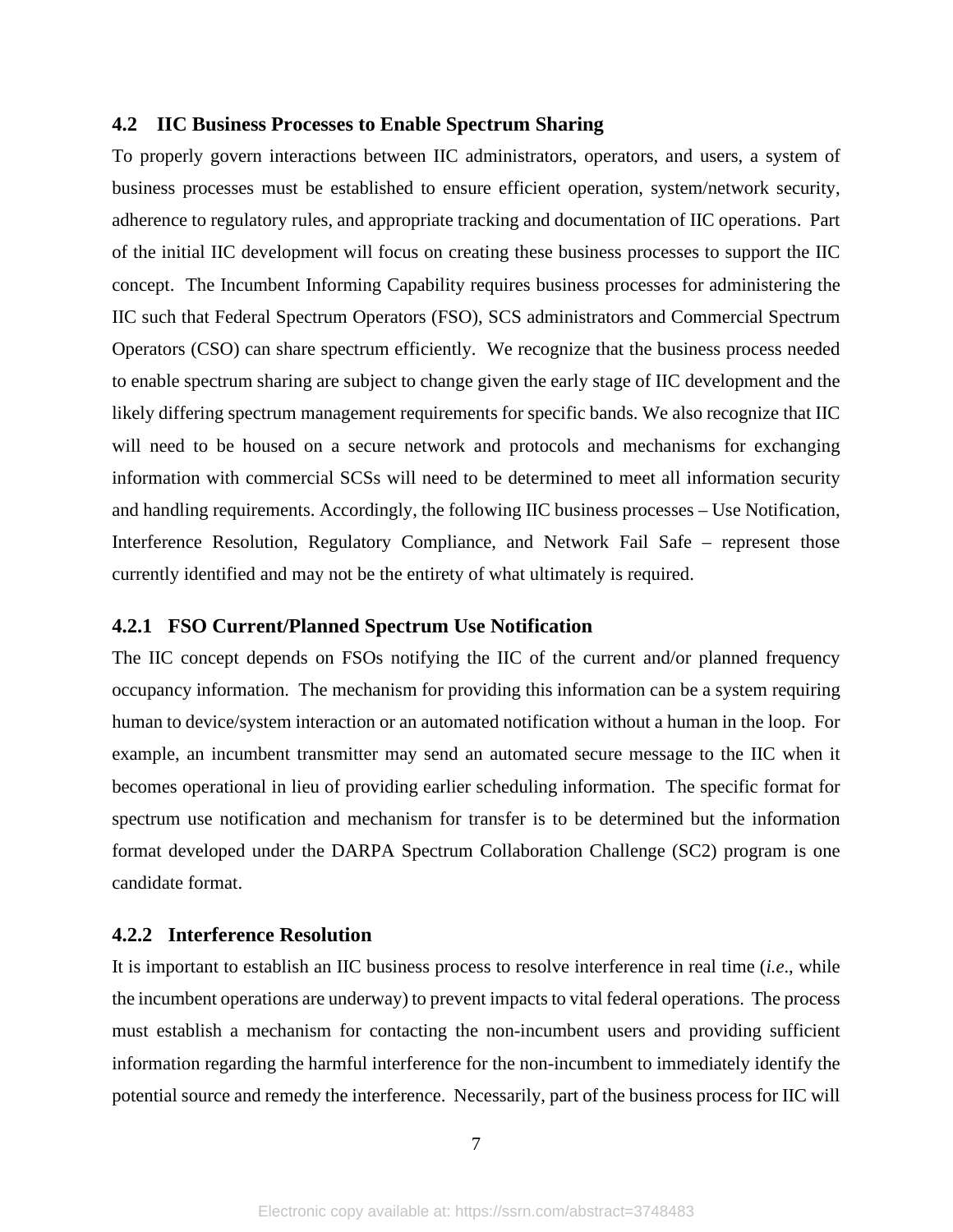be to identify conditions for the SCS to limit non-incumbent access to the spectrum and establish the interfaces to the SCS that will enable this capability.

#### <span id="page-10-0"></span>**4.2.3 Regulatory Compliance**

Establishment of an IIC business process that reflects NTIA and FCC rules consistent with IIC implementation is a critical element for effective spectrum sharing. It is also important that the rules be written to capture the policy requirements and still allow flexibility in development of software solutions to fulfil those requirements. Narrowly written fixed rules may limit evolution and creativity in the development of innovative software solutions. One concept that has been suggested is the use of a handbook or reference book that describes current specific IIC implementation and operation and would be incorporated by reference from the NTIA and FCC Rules. This may be a way to provide flexibility because the handbook could have a review cycle as the implementation is evolved over time. Moreover, the FCC and NTIA would avoid the need to generate rule changes that would be a burden on their processes and license holders or potentially constrain the federal agencies from modifying their current operations to meet changing mission requirements.

#### <span id="page-10-1"></span>**4.2.4 Network/System Fail Safe Process**

Finally, the establishment of an IIC business process to protect the network/system from intentional and unintentional disruption. These business processes will support orderly and auditable access and interactions between users and the IIC. When appropriate, access may also be restrictive or limited to prevent users from accidentally shutting down the entire network during their interactions. Additionally, the system must be designed to protect incumbent federal operations in the event of a network failure.

#### <span id="page-10-2"></span>**5. Possible Future: Everyone Informs**

IIC is another step on the path to future real-time dynamic spectrum sharing paradigm we call "Everyone Informs". This concept builds on results demonstrated under the DARPA Spectrum Collaboration Challenge (SC2) project.<sup>10</sup> On SC2 "competitors ... develop(ed) a new wireless

<span id="page-10-3"></span><sup>10</sup> <https://www.darpa.mil/news-events/2019-10-24>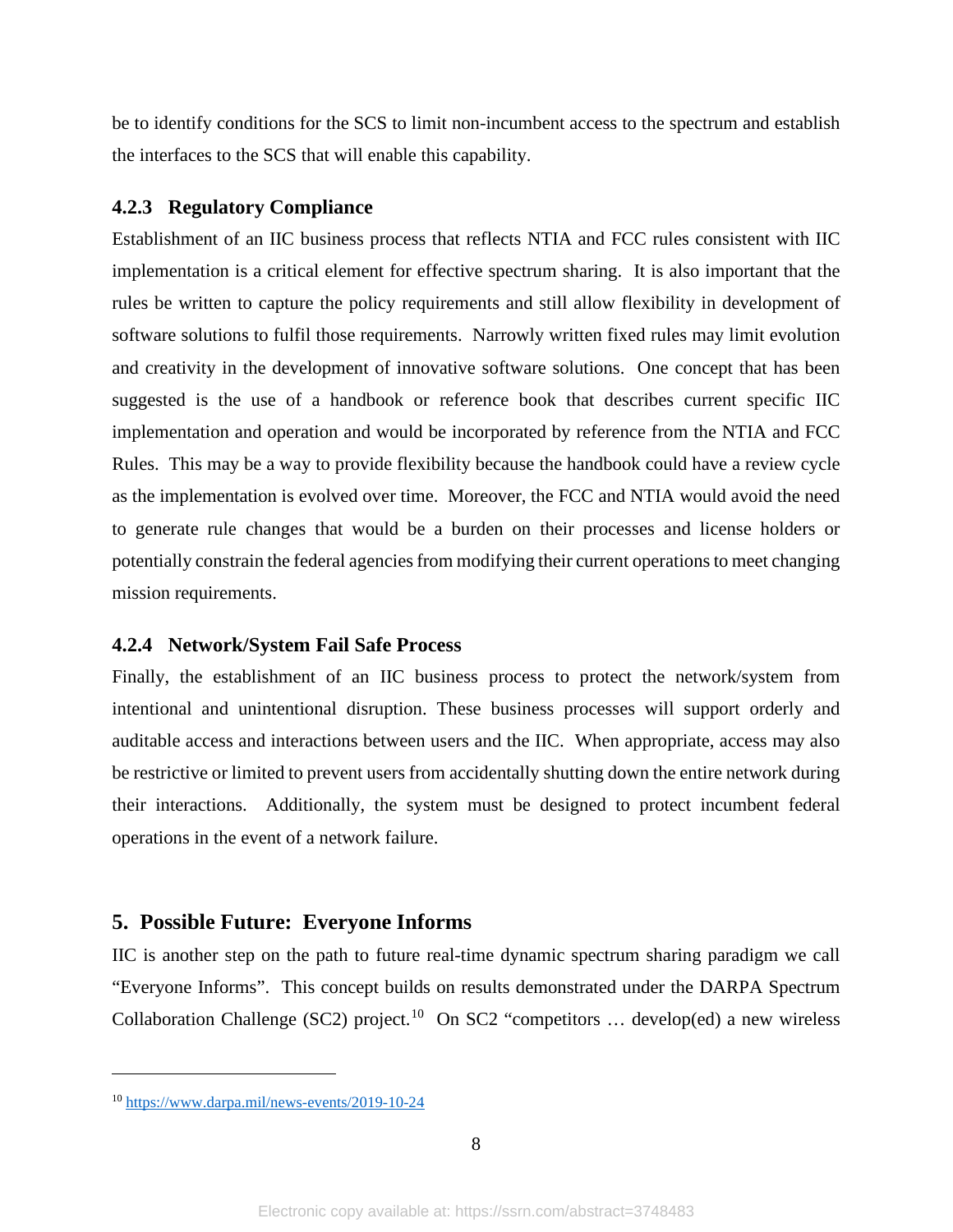paradigm in which radio networks … autonomously collaborate and reason about how to share the RF spectrum, thereby avoiding interference and jointly exploiting opportunities to achieve the most efficient use of the available spectrum. SC2 teams … develop(ed) these breakthrough capabilities by taking advantage of recent advances in artificial intelligence (AI) and machine learning, and the expanding capacities of software-defined radios."<sup>[11](#page-11-0)</sup>

We imagine a possible future where the technology demonstrated under SC2 allows for maximizing spectrum sharing by having all users share information about what they are detecting in a band and what their emissions are/will be – not just federal incumbent users. SC2 showed that this information can be used to optimize the efficiency of spectrum use across heterogeneous uses of the spectrum.

For SC2 the incumbent periodically shared 3 pieces of information about sensed interference via a "backchannel" known as the Collaborative Intelligent Radio Network (CIRN):

- Current undesired signal power
- Permitted undesired power (the threshold)
- Center frequency and bandwidth over which undesired signal power was measured

Collaboration messages were passed across the CIRN between the networks sharing the spectrum using a standard: the CIRN Interaction Language (CIL). Multiple possible implementations for the CIRN are possible: radio network is connected to the Internet; Disconnected operations – low rate satellite communications link, HF, etc. We contemplate the possibility of the IIC leveraging the CIL or something like it.

Additionally, like the concept for IIC, incumbents and competitors could provide information about their past/current/planned use of spectrum via the CIRN:

- Frequency ranges recently used
- Frequency ranges for planned emissions in the near future
- Interference observed
- Current loading and priority

<span id="page-11-0"></span><sup>11</sup> <https://www.darpa.mil/program/spectrum-collaboration-challenge>